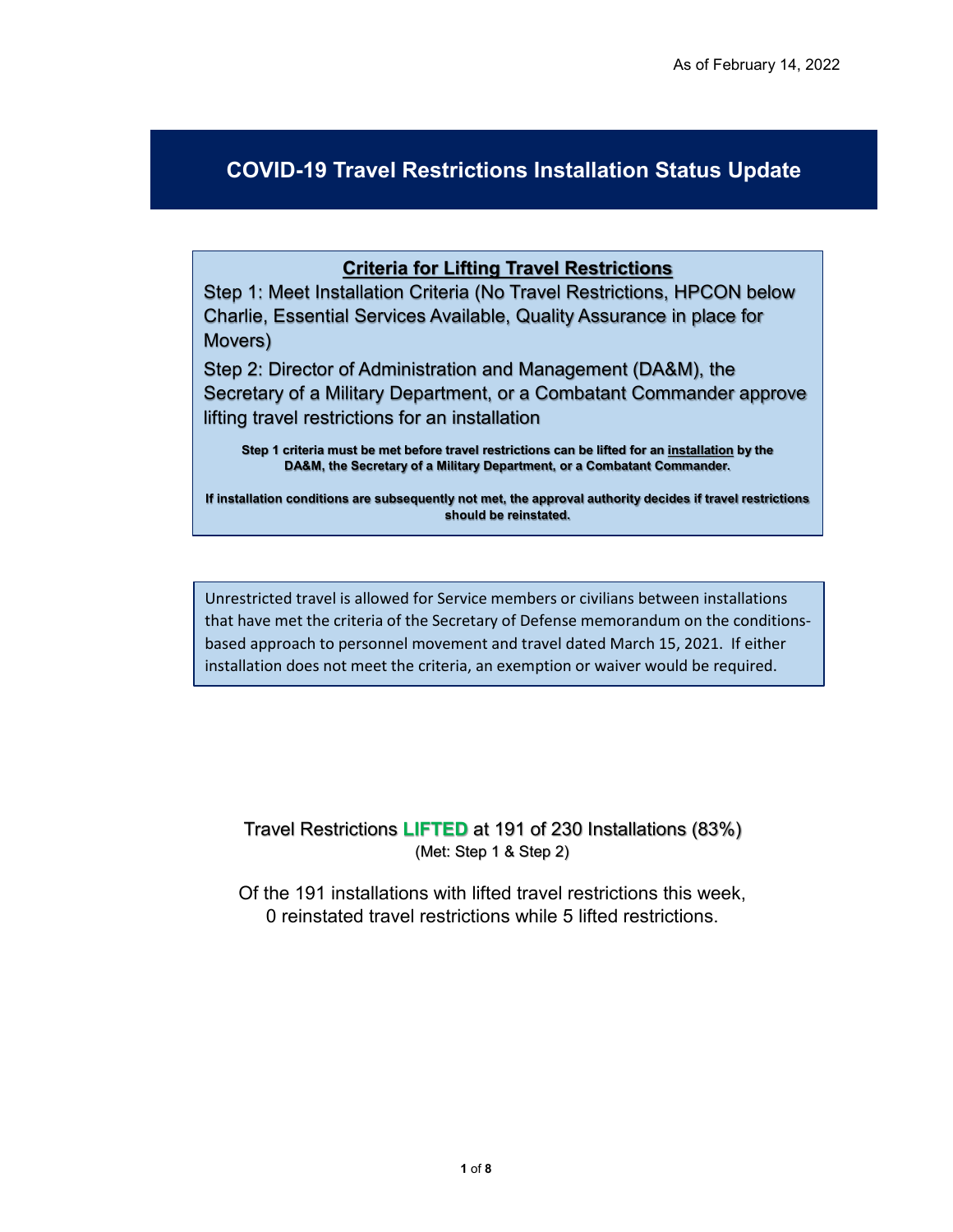| <b>Installation</b>               | <b>Service</b> | <b>Country/State</b> | <b>Travel</b><br><b>Restrictions</b><br><b>Lifted</b> |
|-----------------------------------|----------------|----------------------|-------------------------------------------------------|
| ABERDEEN PROVING GROUND           | Army           | <b>USA - MD</b>      | <b>Yes</b>                                            |
| <b>ANNISTON ARMY DEPOT</b>        | Army           | USA - AL             | Yes                                                   |
| <b>BAUMHOLDER H.D.SMITH BRCKS</b> | Army           | Germany              | <b>Yes</b>                                            |
| <b>CAMP CASEY TONGDUCHON</b>      | Army           | <b>South Korea</b>   | <b>Yes</b>                                            |
| <b>CAMP DODGE</b>                 | Army           | USA - IA             | <b>Yes</b>                                            |
| <b>CAMP HENRY</b>                 | Army           | <b>South Korea</b>   | <b>Yes</b>                                            |
| <b>CAMP HUMPHREYS</b>             | Army           | <b>South Korea</b>   | Yes                                                   |
| <b>CAMP ZAMA TOKYO</b>            | Army           | Japan                | <b>Yes</b>                                            |
| <b>CARLISLE BARRACKS</b>          | Army           | <b>USA - PA</b>      | Yes                                                   |
| <b>DETROIT ARSENAL</b>            | Army           | <b>USA - MI</b>      | Yes                                                   |
| <b>FORT BELVOIR</b>               | Army           | USA - VA             | <b>No</b>                                             |
| <b>FORT BENNING</b>               | Army           | <b>USA - GA</b>      | Yes                                                   |
| <b>FORT BLISS</b>                 | Army           | <b>USA - TX</b>      | <b>Yes</b>                                            |
| <b>FORT BRAGG</b>                 | Army           | <b>USA - NC</b>      | Yes                                                   |
| <b>FORT CAMPBELL</b>              | Army           | <b>USA - KY</b>      | Yes                                                   |
| <b>FORT CARSON</b>                | Army           | USA - CO             | Yes                                                   |
| FORT CUSTER TRNG CTR              | Army           | USA - MI             | Yes                                                   |
| <b>FORT DETRICK</b>               | Army           | <b>USA - MD</b>      | <b>Yes</b>                                            |
| <b>FORT DRUM</b>                  | Army           | <b>USA - NY</b>      | Yes                                                   |
| FORT GEORGE G. MEADE              | Army           | <b>USA - MD</b>      | <b>Yes</b>                                            |
| FORT GORDON                       | Army           | <b>USA - GA</b>      | Yes                                                   |
| <b>FORT HAMILTON</b>              | Army           | USA - NY             | Yes                                                   |
| FORT HOOD                         | Army           | <b>USA - TX</b>      | <b>Yes</b>                                            |
| <b>FORT HUACHUCA</b>              | Army           | USA - AZ             | Yes                                                   |
| <b>FORT IRWIN</b>                 | Army           | <b>USA - CA</b>      | <b>Yes</b>                                            |
| <b>FORT JACKSON</b>               | Army           | USA - SC             | Yes                                                   |
| <b>FORT KNOX</b>                  | Army           | <b>USA - KY</b>      | Yes                                                   |
| FORT LEAVENWORTH                  | Army           | <b>USA - KS</b>      | <b>Yes</b>                                            |
| <b>FORT LEE</b>                   | Army           | <b>USA - VA</b>      | <b>Yes</b>                                            |
| FORT LEONARD WOOD                 | Army           | <b>USA - MO</b>      | <b>Yes</b>                                            |
| FORT MCCOY                        | Army           | USA - WI             | Yes                                                   |
| FORT POLK                         | Army           | USA - LA             | <b>Yes</b>                                            |
| <b>FORT RILEY</b>                 | Army           | <b>USA - KS</b>      | Yes                                                   |
| <b>FORT RUCKER</b>                | Army           | USA - AL             | <b>Yes</b>                                            |
| <b>FORT SILL</b>                  | Army           | <b>USA - OK</b>      | <b>Yes</b>                                            |
| FORT STEWART                      | Army           | <b>USA - GA</b>      | <b>Yes</b>                                            |
| FORT WILLIAM H. HARRISON          | Army           | USA - MT             | Yes                                                   |
| <b>GRAFENWOHR GERMANY</b>         | Army           | Germany              | Yes                                                   |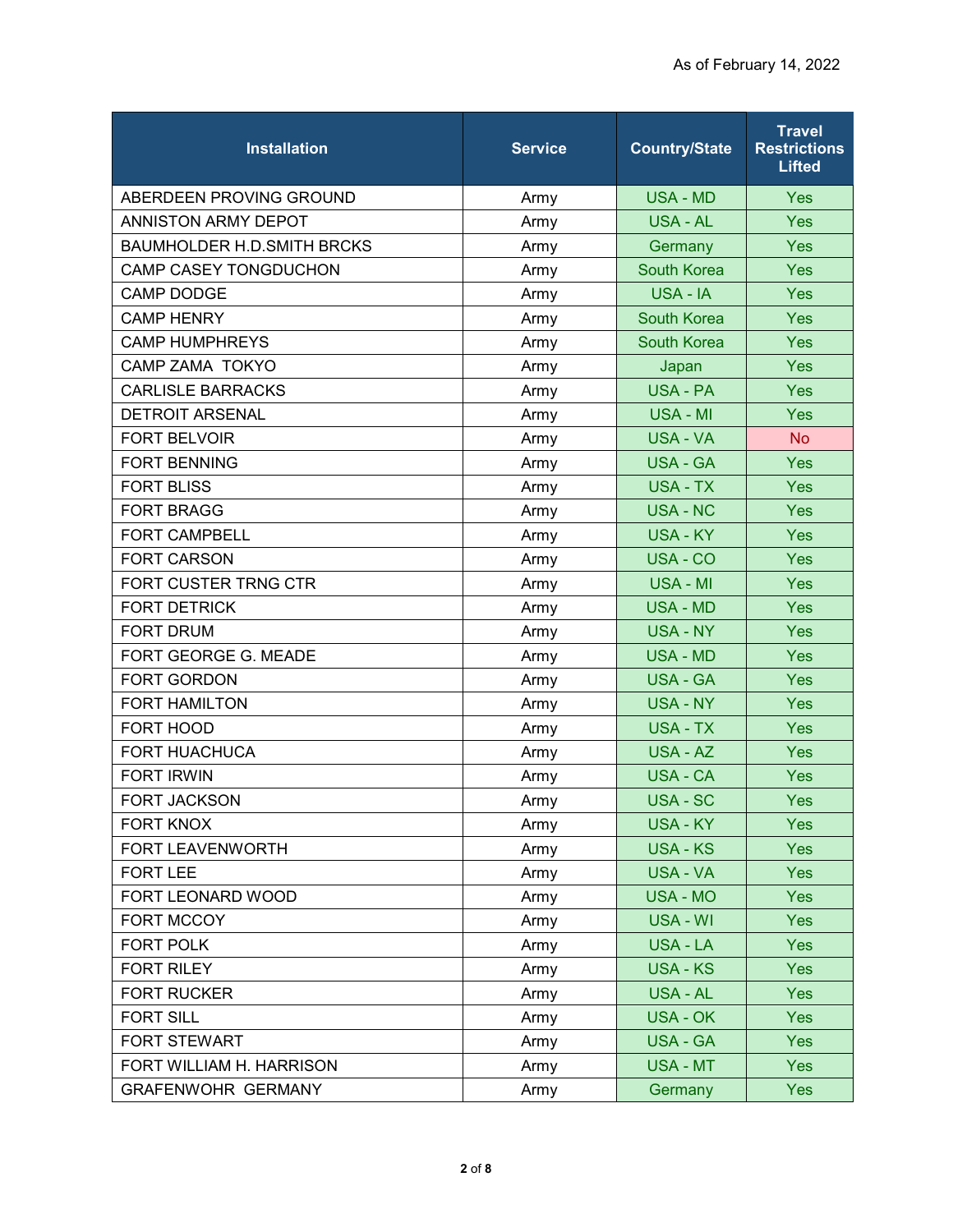| <b>Installation</b>               | <b>Service</b> | <b>Country/State</b> | <b>Travel</b><br><b>Restrictions</b><br><b>Lifted</b> |
|-----------------------------------|----------------|----------------------|-------------------------------------------------------|
| <b>HOHENFELS GERMANY</b>          | Army           | Germany              | <b>Yes</b>                                            |
| JOINT BASE LEWIS MCCHORD          | Army           | <b>USA - WA</b>      | Yes                                                   |
| JOINT BASE MYER HENDERSON HALL    | Army           | <b>USA - DC</b>      | <b>No</b>                                             |
| <b>KAISERSLAUTERN</b>             | Army           | Germany              | Yes                                                   |
| LETTERKENNY ARMY DEPOT            | Army           | <b>USA - PA</b>      | <b>No</b>                                             |
| <b>LEXINGTON BLUE GRASS DEPOT</b> | Army           | <b>USA - KY</b>      | <b>Yes</b>                                            |
| <b>LOS ALAMITOS AFRC</b>          | Army           | USA - CA             | Yes                                                   |
| MCALESTER ARMY AMMO PLANT         | Army           | <b>USA - OK</b>      | <b>Yes</b>                                            |
| PICATINNY ARSENAL                 | Army           | <b>USA - NJ</b>      | Yes                                                   |
| PRESIDIO OF MONTEREY              | Army           | USA - CA             | Yes                                                   |
| <b>RED RIVER DEPOT</b>            | Army           | <b>USA - TX</b>      | <b>Yes</b>                                            |
| <b>REDSTONE ARSENAL</b>           | Army           | <b>USA - AL</b>      | Yes                                                   |
| ROCK ISLAND ARSENAL               | Army           | USA - IL             | <b>Yes</b>                                            |
| SAN JUAN FORT BUCHANAN            | Army           | <b>Puerto Rico</b>   | Yes                                                   |
| <b>SCHOFIELD BARRACKS</b>         | Army           | USA - HI             | <b>Yes</b>                                            |
| SIERRA ARMY DEPOT                 | Army           | <b>USA - CA</b>      | <b>Yes</b>                                            |
| STUTTGART GERMANY                 | Army           | Germany              | Yes                                                   |
| <b>TOBYHANNA ARMY DEPOT</b>       | Army           | <b>USA - PA</b>      | <b>No</b>                                             |
| US ARMY GARRISON ALASKA           | Army           | <b>USA - AK</b>      | Yes                                                   |
| US ARMY GARRISON HAWAII           | Army           | USA - HI             | <b>Yes</b>                                            |
| <b>US ARMY GARRISON MIAMI</b>     | Army           | <b>USA - FL</b>      | <b>Yes</b>                                            |
| USA NATICK RSCH & DEV CTR         | Army           | USA - MA             | <b>Yes</b>                                            |
| <b>VICENZA ITALY</b>              | Army           | Italy                | <b>Yes</b>                                            |
| <b>VILSECK</b>                    | Army           | Germany              | Yes                                                   |
| <b>WATERVLIET ARSENAL</b>         | Army           | <b>USA - NY</b>      | <b>Yes</b>                                            |
| <b>WEST POINT MILRES</b>          | Army           | <b>USA - NY</b>      | <b>Yes</b>                                            |
| WHITE SANDS MISSILE RANGE         | Army           | <b>USA - NM</b>      | <b>Yes</b>                                            |
| WIESBADEN GERMANY                 | Army           | Germany              | Yes                                                   |
| YONGSAN KOREA                     | Army           | South Korea          | <b>Yes</b>                                            |
| YUMA PROVING GROUND               | Army           | USA - AZ             | <b>Yes</b>                                            |
| DFAS CLEVELAND CENTER             | <b>COMP</b>    | <b>USA - OH</b>      | <b>No</b>                                             |
| DFAS COLUMBUS CENTER              | <b>COMP</b>    | <b>USA - OH</b>      | No                                                    |
| <b>DFAS HEADQUARTERS</b>          | <b>COMP</b>    | USA - IN             | <b>No</b>                                             |
| PENTAGON BUILDING SITE            | DA&M           | USA - VA             | <b>No</b>                                             |
| ANNAPOLIS NS(INCL USNA)           | Navy           | <b>USA - MD</b>      | Yes                                                   |
| CBC GULFPORT MS                   | Navy           | <b>USA - MS</b>      | Yes                                                   |
| CHINA LAKE NAVWEAPCEN             | Navy           | <b>USA - CA</b>      | <b>Yes</b>                                            |
| COMFLEACT OKINAWA JA              | Navy           | Japan                | <b>No</b>                                             |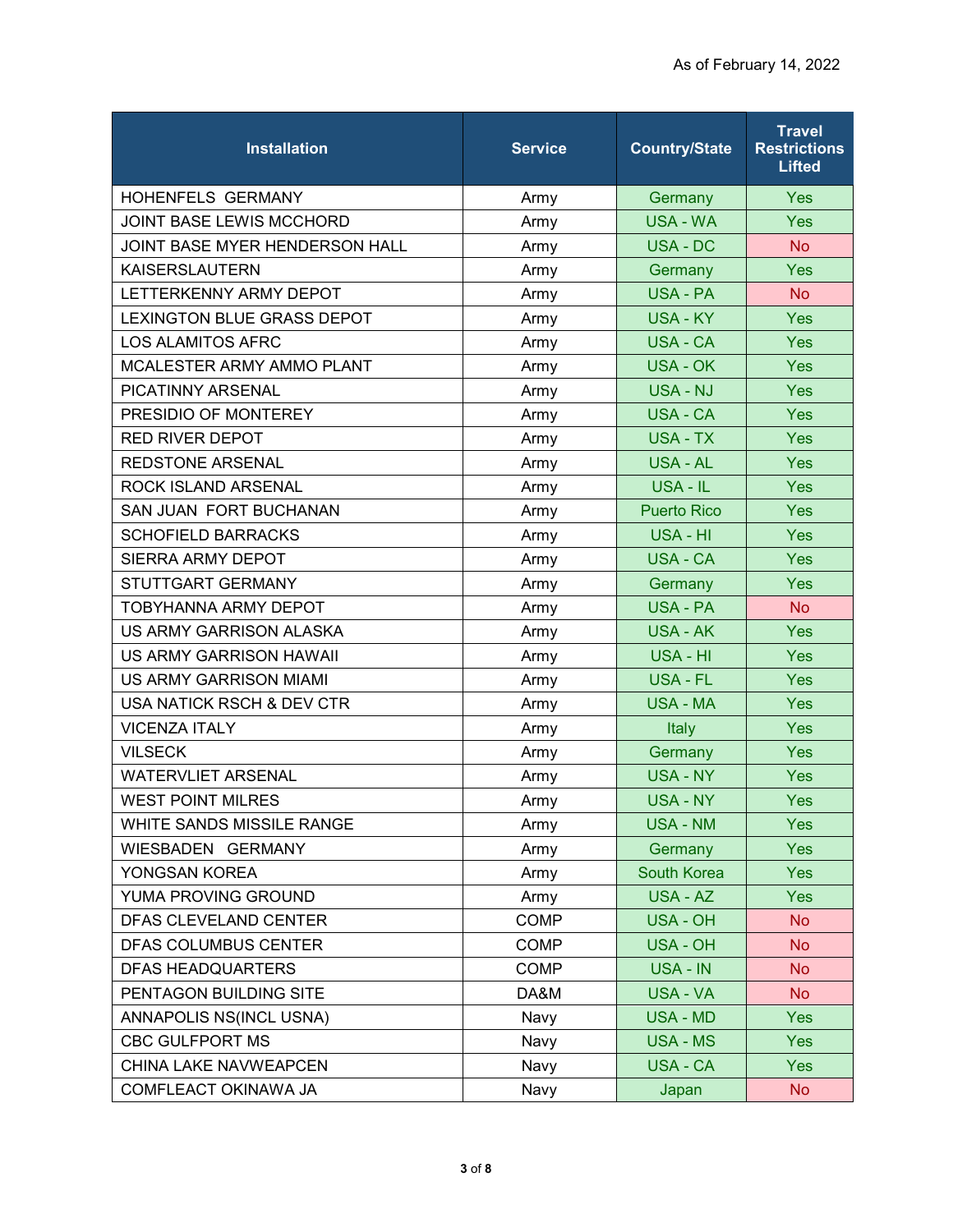| <b>Installation</b>                | <b>Service</b> | <b>Country/State</b> | <b>Travel</b><br><b>Restrictions</b><br><b>Lifted</b> |
|------------------------------------|----------------|----------------------|-------------------------------------------------------|
| <b>CORONADO NAV AMPHIB BASE</b>    | Navy           | USA - CA             | <b>Yes</b>                                            |
| <b>CORPUS CHRISTI NAS</b>          | Navy           | USA - TX             | Yes                                                   |
| <b>CRANE NAVWEAPSUPPCEN</b>        | Navy           | USA - IN             | <b>No</b>                                             |
| <b>FALLON NAS</b>                  | Navy           | <b>USA - NV</b>      | <b>No</b>                                             |
| FLEET ACTIVITIES CHINHAE KS        | Navy           | <b>South Korea</b>   | Yes                                                   |
| FLEET ACTIVITIES SASEBO            | Navy           | Japan                | <b>Yes</b>                                            |
| INDIAN HEAD NAV ORD STA            | Navy           | <b>USA - MD</b>      | Yes                                                   |
| <b>JACKSONVILLE NAS</b>            | Navy           | USA - FL             | <b>Yes</b>                                            |
| <b>JBPHH PEARL HARBOR HAWAII</b>   | Navy           | USA - HI             | Yes                                                   |
| <b>KEY WEST NAS</b>                | Navy           | USA - FL             | Yes                                                   |
| KINGS BAY NAVSUBBASE               | Navy           | <b>USA - GA</b>      | <b>Yes</b>                                            |
| <b>LEMOORE NAS</b>                 | Navy           | <b>USA - CA</b>      | Yes                                                   |
| LITTLE CREEK NAV AMPHIB BASE       | Navy           | <b>USA - VA</b>      | <b>Yes</b>                                            |
| <b>MAYPORT NAVSTA</b>              | Navy           | USA - FL             | <b>Yes</b>                                            |
| <b>MERIDIAN NAS</b>                | Navy           | <b>USA - MS</b>      | <b>Yes</b>                                            |
| <b>NAF ATSUGI JA</b>               | Navy           | Japan                | <b>Yes</b>                                            |
| <b>NAF MISAWA JA</b>               | Navy           | Japan                | Yes                                                   |
| NAS JRB FT WORTH TX                | Navy           | <b>USA - TX</b>      | <b>Yes</b>                                            |
| <b>NAS KINGSVILLE TX</b>           | Navy           | USA - TX             | Yes                                                   |
| <b>NAS SIGONELLA SICILY</b>        | Navy           | <b>Italy</b>         | <b>Yes</b>                                            |
| NAVAL BASE KITSAP-BREMERTON        | Navy           | <b>USA - WA</b>      | <b>Yes</b>                                            |
| <b>NAVAL STATION EVERETT</b>       | Navy           | USA - WA             | <b>Yes</b>                                            |
| <b>NAVAL STATION GREAT LAKES</b>   | Navy           | USA - IL             | <b>No</b>                                             |
| <b>NAVAL STATION GUAM</b>          | Navy           | Guam                 | <b>No</b>                                             |
| <b>NAVAL STATION NEWPORT</b>       | Navy           | USA - RI             | <b>No</b>                                             |
| <b>NAVAL STATION ROTA SPAIN</b>    | Navy           | Spain                | <b>Yes</b>                                            |
| NAVAL SUPPORT ACTIVITY MID-SOU     | Navy           | USA - TN             | <b>Yes</b>                                            |
| NAVAL SUPPORT ACTIVITY MONTEREY CA | Navy           | <b>USA - CA</b>      | <b>Yes</b>                                            |
| NAVAL SUPPORT ACTIVITY WASH        | Navy           | USA - DC             | <b>No</b>                                             |
| NAVAL SUPPORT ACTY PANAMA CITY     | Navy           | USA - FL             | <b>Yes</b>                                            |
| NAVAL TRAINING CTR ORLANDO         | Navy           | USA - FL             | <b>Yes</b>                                            |
| <b>NAVBASE POINT LOMA</b>          | Navy           | USA - CA             | <b>Yes</b>                                            |
| NAVBASE SAN DIEGO CA               | Navy           | USA - CA             | <b>Yes</b>                                            |
| NAVBASE VENTURA CTY                | Navy           | USA - CA             | <b>Yes</b>                                            |
| NAVMAG INDIAN ISLAND               | Navy           | <b>USA - WA</b>      | <b>Yes</b>                                            |
| NAVSTA GUANTANAMO BAY              | Navy           | Cuba                 | <b>No</b>                                             |
| NAVSUPPACT BETHESDA MD             | Navy           | USA - MD             | N <sub>o</sub>                                        |
| NAVSUPPACT HAMPTON ROADS VA        | Navy           | USA - VA             | Yes                                                   |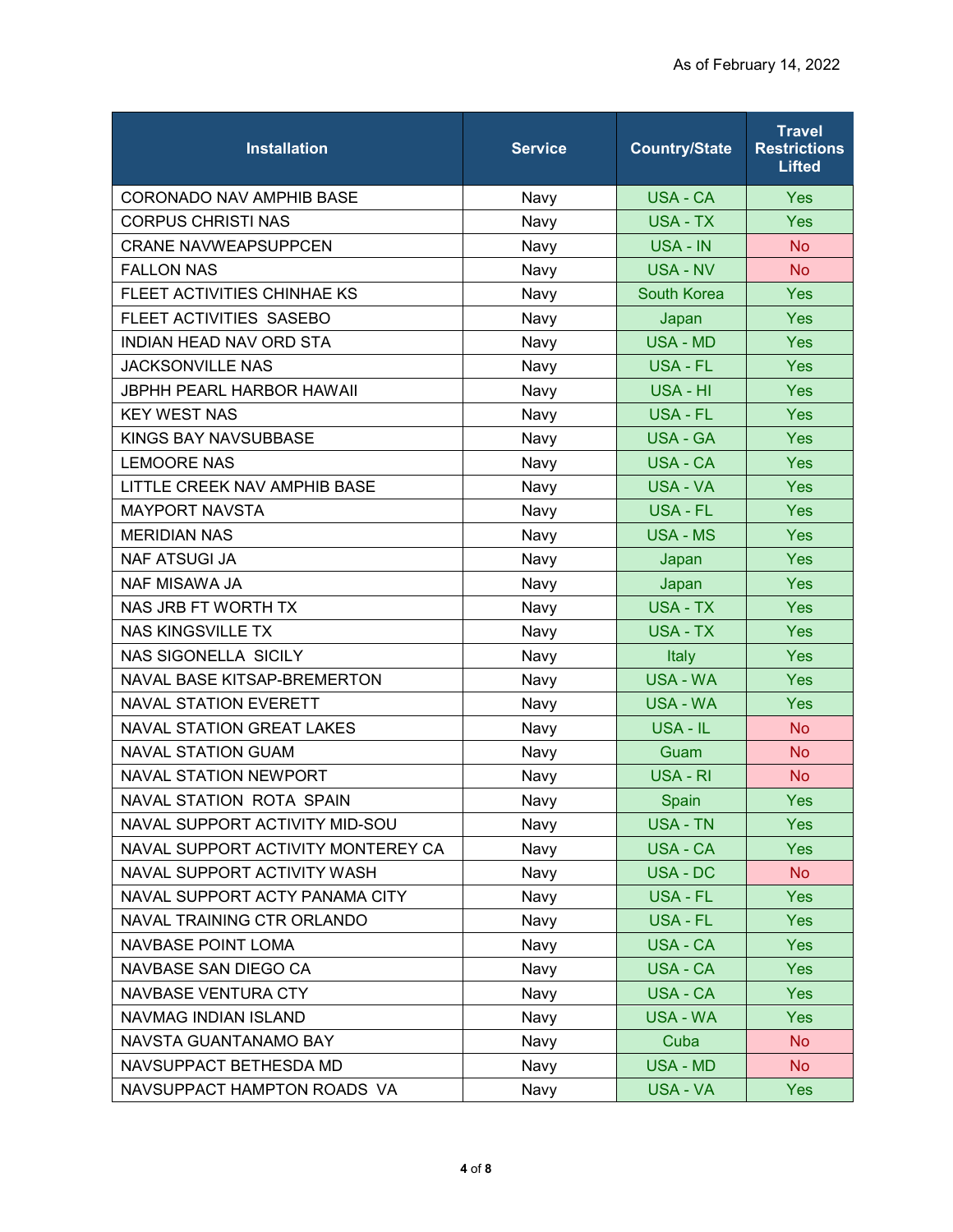| <b>Installation</b>          | <b>Service</b> | <b>Country/State</b> | <b>Travel</b><br><b>Restrictions</b><br><b>Lifted</b> |
|------------------------------|----------------|----------------------|-------------------------------------------------------|
| NAVSUPPACT MECHANICSBURG PA  | Navy           | USA - PA             | <b>No</b>                                             |
| <b>NAVSUPPACT NAPLES IT</b>  | Navy           | Italy                | Yes                                                   |
| NAVSUPPFAC BEAUFORT SC       | Navy           | USA - SC             | Yes                                                   |
| <b>NEW LONDON NAVSUBBASE</b> | Navy           | USA - CT             | <b>No</b>                                             |
| <b>NEW ORLEANS NAS JRB</b>   | Navy           | USA - LA             | Yes                                                   |
| <b>NORFOLK NAV SHIPYD</b>    | Navy           | <b>USA - VA</b>      | <b>Yes</b>                                            |
| <b>NORFOLK NAVAL BASE</b>    | Navy           | <b>USA - VA</b>      | Yes                                                   |
| <b>NSA ANDERSEN</b>          | Navy           | Guam                 | <b>No</b>                                             |
| <b>NSA BAHRAIN</b>           | Navy           | <b>Bahrain</b>       | Yes                                                   |
| NSA SARATOGA SPRINGS NY      | Navy           | <b>USA - NY</b>      | <b>No</b>                                             |
| NSD YOKOSUKA JAPAN           | Navy           | Japan                | <b>Yes</b>                                            |
| <b>NSY PORTSMOUTH</b>        | Navy           | <b>USA - NH</b>      | <b>No</b>                                             |
| <b>NWS EARLE NJ</b>          | Navy           | <b>USA - NJ</b>      | <b>No</b>                                             |
| <b>OCEANA NAS</b>            | Navy           | USA - VA             | Yes                                                   |
| PATUXENT RIVER NAS           | Navy           | <b>USA - MD</b>      | Yes                                                   |
| PENSACOLA NAS                | Navy           | USA - FL             | <b>Yes</b>                                            |
| <b>SEAL BEACH NAVWEAPSTA</b> | Navy           | <b>USA - CA</b>      | Yes                                                   |
| <b>WHIDBEY ISLAND NAS</b>    | Navy           | USA - WA             | <b>Yes</b>                                            |
| <b>WHITING FIELD NAS</b>     | Navy           | USA - FL             | Yes                                                   |
| YORKTOWN NAVWEAPSTA          | Navy           | USA - VA             | <b>Yes</b>                                            |
| <b>ALTUS AFB</b>             | <b>USAF</b>    | <b>USA - OK</b>      | <b>Yes</b>                                            |
| <b>AVIANO AB</b>             | <b>USAF</b>    | Italy                | <b>Yes</b>                                            |
| <b>BARKSDALE AFB</b>         | <b>USAF</b>    | <b>USA - LA</b>      | <b>Yes</b>                                            |
| <b>BEALE AFB</b>             | <b>USAF</b>    | <b>USA - CA</b>      | Yes                                                   |
| <b>BUCKLEY AFB</b>           | <b>USAF</b>    | USA - CO             | <b>Yes</b>                                            |
| <b>CANNON AFB</b>            | <b>USAF</b>    | <b>USA - NM</b>      | <b>Yes</b>                                            |
| <b>COLUMBUS AFB</b>          | <b>USAF</b>    | USA - MS             | <b>Yes</b>                                            |
| DAVIS-MONTHAN AFB            | <b>USAF</b>    | USA - AZ             | <b>Yes</b>                                            |
| <b>DOBBINS ARB</b>           | <b>USAF</b>    | <b>USA - GA</b>      | <b>Yes</b>                                            |
| DOVER AFB                    | <b>USAF</b>    | USA - DE             | No.                                                   |
| <b>DYESS AFB</b>             | <b>USAF</b>    | USA - TX             | <b>Yes</b>                                            |
| <b>EDWARDS AFB</b>           | <b>USAF</b>    | USA - CA             | No                                                    |
| <b>EGLIN AFB</b>             | <b>USAF</b>    | USA - FL             | <b>Yes</b>                                            |
| <b>EIELSON AFB</b>           | <b>USAF</b>    | <b>USA - AK</b>      | <b>Yes</b>                                            |
| <b>ELLSWORTH AFB</b>         | <b>USAF</b>    | USA - SD             | <b>Yes</b>                                            |
| F E WARREN AFB               | <b>USAF</b>    | USA - WY             | Yes                                                   |
| <b>FAIRCHILD AFB</b>         | <b>USAF</b>    | USA - WA             | Yes                                                   |
| <b>GOODFELLOW AFB</b>        | <b>USAF</b>    | USA - TX             | <b>Yes</b>                                            |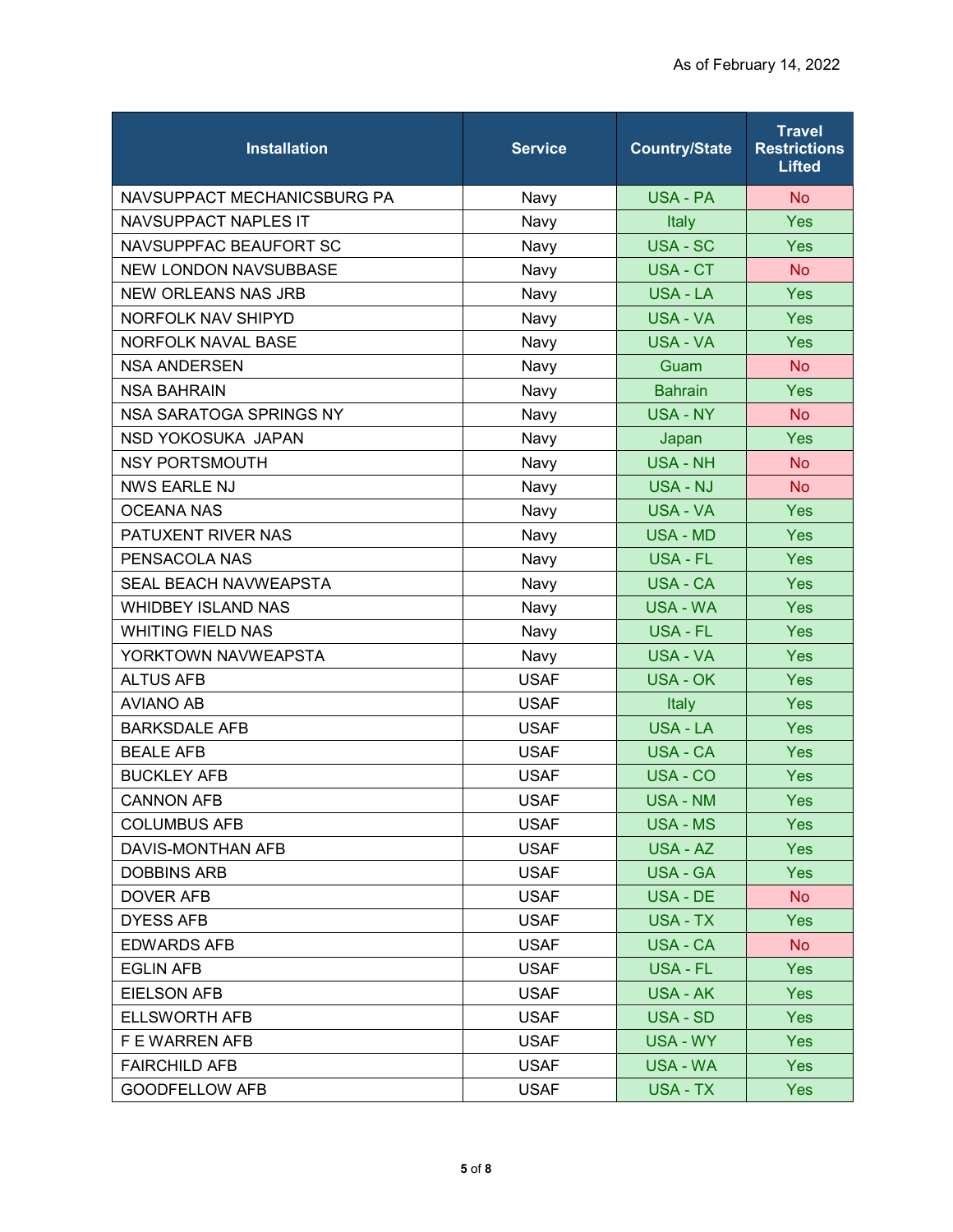| <b>Installation</b>             | <b>Service</b> | <b>Country/State</b> | <b>Travel</b><br><b>Restrictions</b><br><b>Lifted</b> |
|---------------------------------|----------------|----------------------|-------------------------------------------------------|
| <b>GRAND FORKS AFB</b>          | <b>USAF</b>    | <b>USA - ND</b>      | <b>Yes</b>                                            |
| <b>GRISSOM AFB</b>              | <b>USAF</b>    | USA - IN             | <b>No</b>                                             |
| <b>HANSCOM AFB</b>              | <b>USAF</b>    | <b>USA - MA</b>      | <b>Yes</b>                                            |
| HILL AFB                        | <b>USAF</b>    | USA - UT             | <b>No</b>                                             |
| <b>HOLLOMAN AFB</b>             | <b>USAF</b>    | <b>USA - NM</b>      | <b>No</b>                                             |
| <b>HOMESTEAD ARB</b>            | <b>USAF</b>    | USA - FL             | <b>No</b>                                             |
| <b>HURLBURT FIELD</b>           | <b>USAF</b>    | USA - FL             | Yes                                                   |
| <b>INCIRLIK AB SITE 1</b>       | <b>USAF</b>    | <b>Turkey</b>        | <b>Yes</b>                                            |
| <b>JB ANACOSTIA-BOLLING</b>     | <b>USAF</b>    | <b>USA - DC</b>      | <b>No</b>                                             |
| <b>JB ANDREWS</b>               | <b>USAF</b>    | <b>USA - MD</b>      | <b>Yes</b>                                            |
| <b>JB CHARLESTON</b>            | <b>USAF</b>    | USA - SC             | <b>Yes</b>                                            |
| <b>JB ELMENDORF RICHARDSON</b>  | <b>USAF</b>    | <b>USA - AK</b>      | <b>Yes</b>                                            |
| <b>JB LANGLEY-EUSTIS</b>        | <b>USAF</b>    | USA - VA             | <b>Yes</b>                                            |
| <b>JB MCGUIRE DIX LAKEHURST</b> | <b>USAF</b>    | USA - NJ             | Yes                                                   |
| <b>JB SAN ANTONIO</b>           | <b>USAF</b>    | <b>USA - TX</b>      | Yes                                                   |
| <b>KADENA AB</b>                | <b>USAF</b>    | Japan                | N <sub>o</sub>                                        |
| <b>KEESLER AFB</b>              | <b>USAF</b>    | <b>USA - MS</b>      | Yes                                                   |
| <b>KIRTLAND AFB</b>             | <b>USAF</b>    | <b>USA - NM</b>      | <b>Yes</b>                                            |
| <b>KUNSAN AB</b>                | <b>USAF</b>    | <b>South Korea</b>   | <b>Yes</b>                                            |
| <b>LAUGHLIN AFB</b>             | <b>USAF</b>    | USA - TX             | <b>Yes</b>                                            |
| <b>LITTLE ROCK AFB</b>          | <b>USAF</b>    | USA - AR             | <b>Yes</b>                                            |
| <b>LOS ANGELES AFB</b>          | <b>USAF</b>    | USA - CA             | <b>Yes</b>                                            |
| <b>LUKE AFB</b>                 | <b>USAF</b>    | USA - AZ             | <b>No</b>                                             |
| <b>MACDILL AFB</b>              | <b>USAF</b>    | USA - FL             | <b>No</b>                                             |
| <b>MALMSTROM AFB</b>            | <b>USAF</b>    | USA - MT             | <b>Yes</b>                                            |
| <b>MARCH AFB</b>                | <b>USAF</b>    | USA - CA             | Yes                                                   |
| MAXWELL AFB (INCL. GUNTER)      | <b>USAF</b>    | <b>USA - AL</b>      | <b>Yes</b>                                            |
| MCCONNELL AFB                   | <b>USAF</b>    | <b>USA - KS</b>      | Yes                                                   |
| MINN ST PAUL ARS                | <b>USAF</b>    | <b>USA - MN</b>      | <b>Yes</b>                                            |
| <b>MINOT AFB</b>                | <b>USAF</b>    | USA - ND             | <b>Yes</b>                                            |
| <b>MISAWA AB</b>                | <b>USAF</b>    | Japan                | <b>No</b>                                             |
| <b>MOODY AFB</b>                | <b>USAF</b>    | USA - GA             | <b>Yes</b>                                            |
| <b>MOUNTAIN HOME AFB</b>        | <b>USAF</b>    | USA - ID             | <b>Yes</b>                                            |
| <b>NELLIS AFB</b>               | <b>USAF</b>    | USA - NV             | <b>Yes</b>                                            |
| <b>NIAGARA FALLS ARS</b>        | <b>USAF</b>    | <b>USA - NY</b>      | <b>Yes</b>                                            |
| OFFUTT AFB                      | <b>USAF</b>    | USA - NE             | Yes                                                   |
| <b>OSAN AIR BASE</b>            | <b>USAF</b>    | South Korea          | <b>Yes</b>                                            |
| <b>PATRICK AFB</b>              | <b>USAF</b>    | USA - FL             | No                                                    |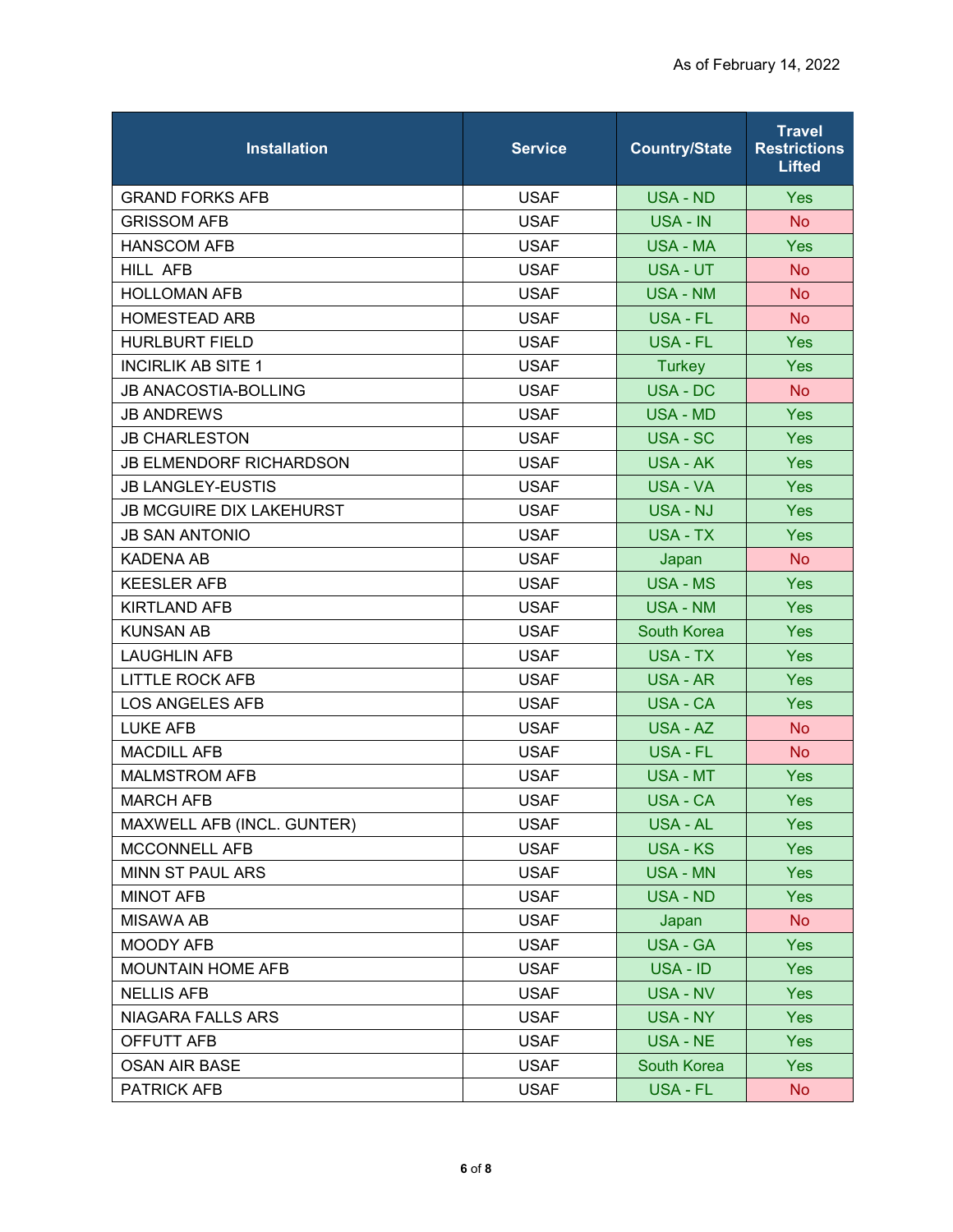| <b>Installation</b>                            | <b>Service</b> | <b>Country/State</b>  | <b>Travel</b><br><b>Restrictions</b><br><b>Lifted</b> |
|------------------------------------------------|----------------|-----------------------|-------------------------------------------------------|
| PETERSON-SCHRIEVER GARRISON                    | <b>USAF</b>    | USA - CO              | <b>Yes</b>                                            |
| PITTSBURGH ANG                                 | <b>USAF</b>    | <b>USA - PA</b>       | Yes                                                   |
| PITTSBURGH ARS                                 | <b>USAF</b>    | USA - PA              | <b>Yes</b>                                            |
| RAF LAKENHEATH                                 | <b>USAF</b>    | <b>United Kingdom</b> | <b>Yes</b>                                            |
| <b>RAF MILDENHALL</b>                          | <b>USAF</b>    | <b>United Kingdom</b> | Yes                                                   |
| <b>RAMSTEIN FRG</b>                            | <b>USAF</b>    | Germany               | <b>Yes</b>                                            |
| <b>ROBINS AFB</b>                              | <b>USAF</b>    | <b>USA - GA</b>       | Yes                                                   |
| <b>SCOTT AFB</b>                               | <b>USAF</b>    | USA - IL              | <b>Yes</b>                                            |
| SEYMOUR JOHNSON AFB                            | <b>USAF</b>    | <b>USA - NC</b>       | <b>Yes</b>                                            |
| <b>SHAW AFB</b>                                | <b>USAF</b>    | <b>USA - SC</b>       | <b>No</b>                                             |
| SHEPPARD AFB                                   | <b>USAF</b>    | <b>USA - TX</b>       | <b>Yes</b>                                            |
| SPANGDAHLEM AB                                 | <b>USAF</b>    | Germany               | <b>Yes</b>                                            |
| <b>TINKER AFB</b>                              | <b>USAF</b>    | USA - OK              | <b>Yes</b>                                            |
| <b>TRAVIS AFB</b>                              | <b>USAF</b>    | <b>USA - CA</b>       | Yes                                                   |
| <b>TYNDALL AFB</b>                             | <b>USAF</b>    | USA - FL              | <b>No</b>                                             |
| <b>USAF ACADEMY</b>                            | <b>USAF</b>    | USA - CO              | Yes                                                   |
| <b>VANCE AFB</b>                               | <b>USAF</b>    | <b>USA - OK</b>       | Yes                                                   |
| <b>VANDENBERG AFB</b>                          | <b>USAF</b>    | USA - CA              | <b>Yes</b>                                            |
| <b>WESTOVER ARB</b>                            | <b>USAF</b>    | <b>USA - MA</b>       | <b>No</b>                                             |
| <b>WHITEMAN AFB</b>                            | <b>USAF</b>    | <b>USA - MO</b>       | <b>Yes</b>                                            |
| <b>WRIGHT-PATTERSON AFB</b>                    | <b>USAF</b>    | <b>USA - OH</b>       | <b>No</b>                                             |
| YOKOTA AB                                      | <b>USAF</b>    | Japan                 | Yes                                                   |
| YOUNGSTOWN JOINT AIR RESERVE<br><b>STATION</b> | <b>USAF</b>    | <b>USA - OH</b>       | <b>Yes</b>                                            |
| <b>CHERRY POINT MCAS</b>                       | <b>USMC</b>    | <b>USA - NC</b>       | <b>Yes</b>                                            |
| MAKIMINATO OKINAWA CP BUTLER                   | <b>USMC</b>    | Japan                 | Yes                                                   |
| MARINE BARRACKS WASH D.C.                      | <b>USMC</b>    | USA - DC              | Yes                                                   |
| MCAGCC TWENTYNINE PALMS CA                     | <b>USMC</b>    | USA - CA              | <b>Yes</b>                                            |
| <b>MCAS BEAUFORT SC</b>                        | <b>USMC</b>    | USA - SC              | <b>Yes</b>                                            |
| <b>MCAS IWAKUNI JA</b>                         | <b>USMC</b>    | Japan                 | <b>Yes</b>                                            |
| <b>MCAS MIRAMAR</b>                            | <b>USMC</b>    | USA - CA              | <b>Yes</b>                                            |
| <b>MCAS YUMA AZ</b>                            | <b>USMC</b>    | USA - AZ              | <b>Yes</b>                                            |
| MCB CAMP LEJEUNE NC                            | <b>USMC</b>    | <b>USA - NC</b>       | <b>Yes</b>                                            |
| MCB CAMP PENDLETON CA                          | <b>USMC</b>    | USA - CA              | <b>Yes</b>                                            |
| <b>MCB HAWAII KANEOHE</b>                      | <b>USMC</b>    | USA - HI              | <b>Yes</b>                                            |
| <b>MCB QUANTICO VA</b>                         | <b>USMC</b>    | USA - VA              | <b>Yes</b>                                            |
| MCLB ALBANY GA                                 | <b>USMC</b>    | USA - GA              | <b>Yes</b>                                            |
| <b>MCLB BARSTOW CA</b>                         | <b>USMC</b>    | <b>USA - CA</b>       | <b>Yes</b>                                            |
| <b>MCSF BLOUNT ISLAND</b>                      | <b>USMC</b>    | USA - FL              | <b>Yes</b>                                            |